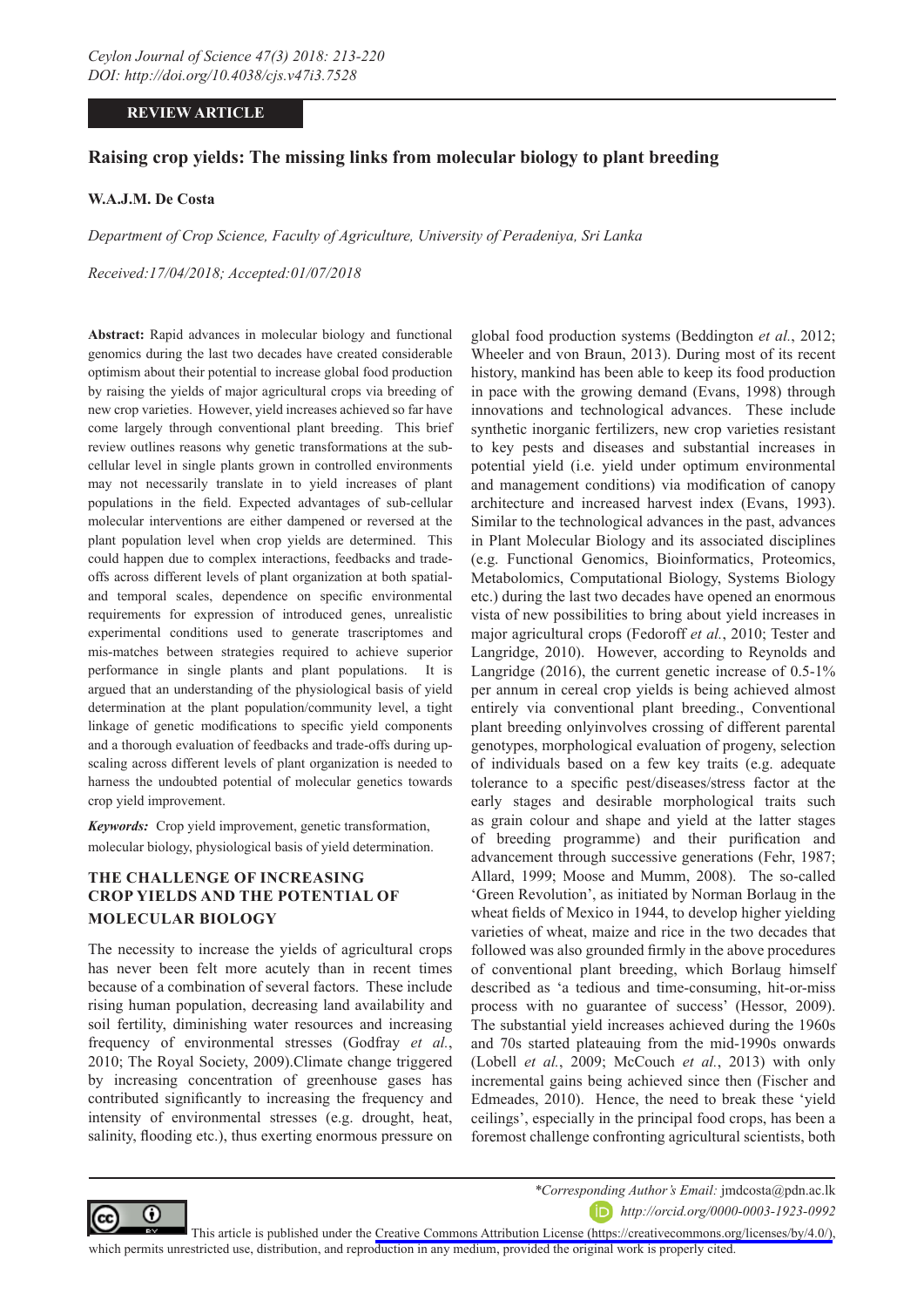locally and globally (Khush, 1995; Cassman *et al.*,2003; Peng *et al.*, 2008). In this scenario, the advances in Plant Molecular Biology, especially in Functional Genomics, to identify specific genes and their functions in various plant processes have brought renewed optimism for achieving yield increases required for the global food production to be ahead of its rapidly-increasing demand (Minorsky, 2003; Moose and Mumm, 2008; Furbank and Tester, 2011). Especially, microarrays and 'high-throughput' techniques that allow screening and genetic characterization of large numbers of phenotypes and identification of large numbers of genes have generated a large volume of information on the signalling pathways and control mechanisms of various plant processes at the cellular and sub-cellular levels (Araus and Cairns, 2014). The underlying assumption has been that improved understanding of crop processes at the molecular level would lead to development of new crop genotypes having greater yield and/or other desired traits. These other desired traits may be greater abiotic stress tolerance, greater pest and disease resistance, increased nutritive value or increased use efficiency of resources such as water and nutrients. The purpose of this review paper is to bring in to focus some of the essential pre-requisites and difficulties that need to be overcome to realize the undoubted potential of recent advances in Molecular Biology, functional genomics and biotechnological tools based on advances in molecular biology to bring about increases in crop yields.

# **YIELD DETERMINATION OF CROPS: A COMPLEX INTEGRATION FROM MOLECULAR TO PLANT POPULATION LEVELS**

The yield of a crop growing in the field (often measured as the biomass of its economically-important harvested part) is the net result of a series of internal processes occurring across different levels of plant organization (i.e. at sub-cellular-, cellular-, tissue-, organ-, whole plant- and plant population/community levels) and their interaction with the external growing environment. From a Genetics and Plant Breeding perspective, crop yield is a complex polygenic trait determined by a large number of genes and with relatively low inheritance (Ludlow and Muchow, 1990; Collard and Mackill, 2008; Passioura, 2012) where the influence of each individual gene is, generally, small. Furthermore, environmental variability encountered by crops growing in the field causes variations in the expression of different genes (Yin and Struik, 2008; Gu *et al.*, 2014), thus increasing the season-to-season yield variability of a given genotype and decreasing its heritability. Hence, the introduction of specific genes with known functions at improving a specific step of a process or a process as a whole does not necessary guarantee a proportional increase in potential yield or greater tolerance from specific abiotic or biotic stresses or increased resilience to climate change. Key reasons why genetic transformations at the sub-cellular level may not always translate in to crop yield increases at the plant population level are discussed below.

#### **Functional balances, feedbacks and trade-offs**

The complex network of internal processes operating across different levels of plant organization means that alteration of one specific process/pathway (or one or few specific steps of it) does not often improve yield at the whole plant level (Hammer *et al.*, 2004; Passioura, 2010). Yield performance of a whole plant is highly-regulated via functional balances, feedbacks and trade-offs between different organs, tissues and processes. Several examples from a range of diverse processes, are illustrative of these functional balances, feedbacks and trade-offs that occur during yield determination. For example, induction of deeper rooting to increase drought tolerance could occur at the expense of shoot growth and photosynthetic performance, thus reducing the expected yield advantage under drought.

Photosynthesis, a primary process to contributing crop yield determination, demonstrates clear instances of feedbacks and trade-offs across different hierarchical levels of plant organization. At the sub-cellular level, increase of Rubisco-specificity for carbon dioxide (to reduce photorespiration) results in reduced catalytic rate (Long *et al.*, 2006a), thus negating the expected increases in net photosynthetic rate via increases in the rates of carboxylation and Calvin cycle activity. Evans (1993) reported a wealth of experimental evidence showing that superior photosynthetic capacity, as measured by lightsaturated photosynthetic rate, is poorly correlated with higher crop yield because greater metabolic investment in photosynthetic capacity could decrease total leaf area of the crop. A theoretical analysis by Sinclair *et al.* (2004) shows that, a 50% increase in mRNA transcripts for Rubisco synthesis is translated in to only a 6% increase in yield,when increased nitrogen for additional plant tissue is provided, while incurring a 6% yield decrease without additional nitrogen.While the increase in mRNA transcripts will increase Rubisco concentration on a per unit leaf area basis, maximum utilization of additional Rubisco requires saturating light intensities for all leaves in a crop canopy. Such a situation does not exist when crops are grown as plant populations in which only a fraction of the foliage canopy receives saturating light intensities, while the rest is mutually-shaded to varying degrees (Long *et al.,* 2006a). Furthermore, a substantial increase in nitrogen supply would be required to translate increases in Rubisco concentration to yield increases. Firstly, more nitrogen is required for synthesizing additional Rubisco. Secondly, to achieve greater biomass via increased Rubisco-induced photosynthesis, additional nitrogen is required for building up structural plant tissue. Thirdly, nitrogen is also required for grain filling. Therefore, as shown by Sinclair *et al.* (2004) without increasing the absorption and storage capacity of nitrogen, a mere genetic transformation to increase Rubisco concentration could even result in a reduction of yield due to the feedbacks and trade-offs between different processes from sub-cellular to plant population levels.

Similarly, increased activity of key enzymes of the  $C_4$ photosynthetic pathway (*e.g.* PEP-carboxylase, pyruvate orthophosphate dikinase) via genetic transformation has not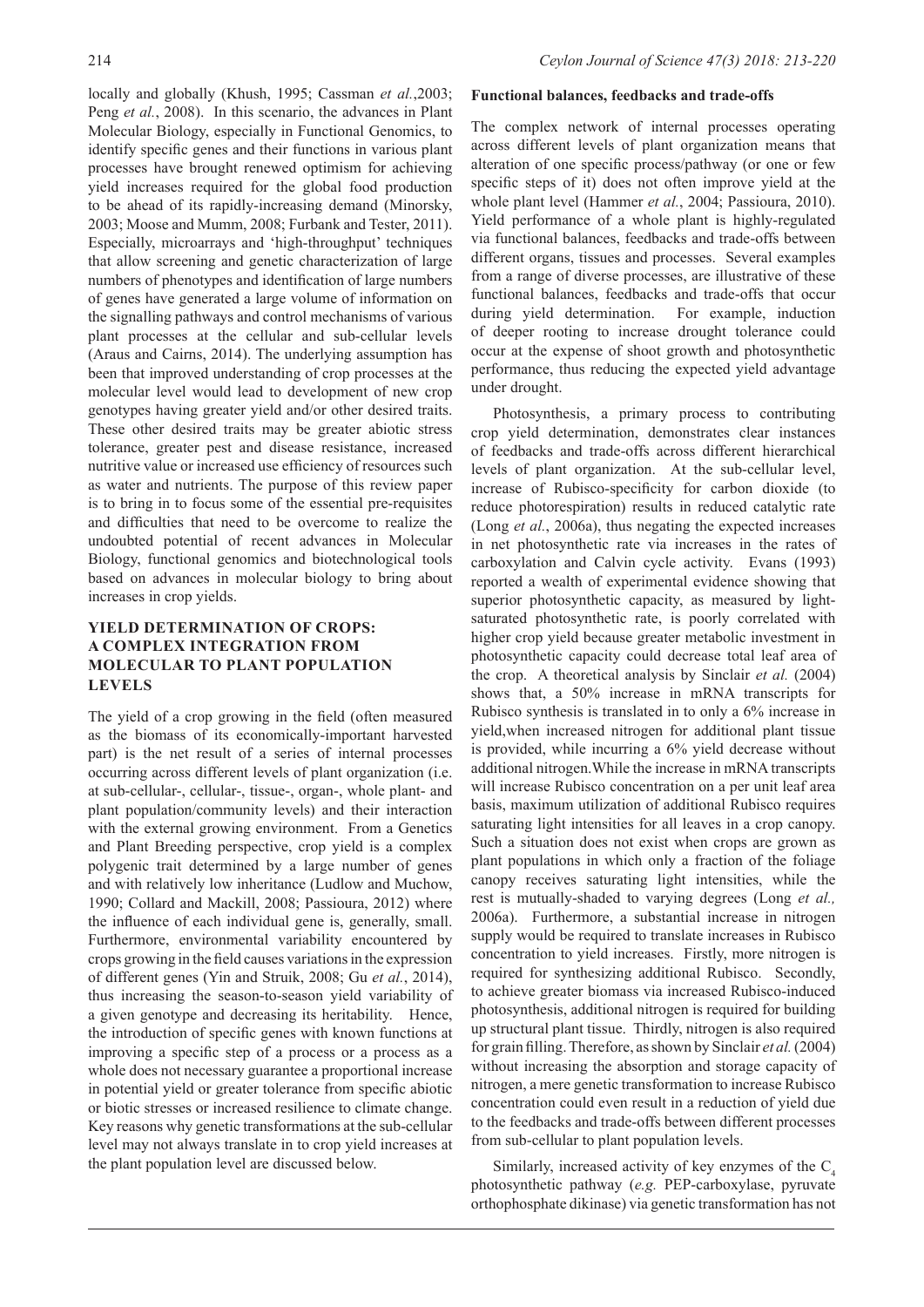resulted in clear and consistent increases in photosynthetic rates in C<sub>3</sub> crops (Matsuoka *et al.*, 2001). Enhancing the activities of  $C_4$  enzymes has been a key step in engineering the C<sub>4</sub> pathway in rice (Sheehy *et al.*, 2000; von Caemmerer *et al.*, 2012). The absence of clear and consistent increases in photosynthesis following enhanced activity of  $C<sub>i</sub>$ enzymes showed that further changes in leaf anatomy and biochemistry are needed to successfully engineer the  $C_4$ pathway in rice, a  $C_3$  crop (Brown, 1994; Evans and von Caemmerer, 2000; Yin and Struik, 2008; von Caemmerer *et al.*, 2012). Ku *et al.* (2000) reported up to 35% increases in single leaf photosynthetic rates in rice and 10-30% greater grain yields of single plants transformed to overexpress PEP-carboxylase and pyruvate, orthophosphate dikinase. However, Yin and Struik (2008) showed that canopy photosynthetic rates of transgenic rice plants increased above the wild-type only during the vegetative phase while the opposite occurred during the grain-filling phase. This is because increased carbon: nitrogen ratio in the leaves and increased nitrogen requirement during grain-filling induced greater leaf senescence due to limitation of nitrogen (Yin *et al.*, 2000).

Another striking example of how increased rate of a process at the cellular level is dampened down at the crop level comes from  $CO_2$  enrichment studies. Even though a theoretical calculation based on the biochemistry of photosynthesis at the cellular level predicted a 36% increase in light-saturated leaf photosynthetic rates in a typical  $C_3$  crop in response to an increase of atmospheric  $CO<sub>2</sub>$  concentration up to 550 ppm (projected to occur around the middle of the  $21<sup>st</sup>$  Century), a compilation of results from Free Air CO<sub>2</sub> Enrichment (FACE) experiments across a range of  $C_3$  crops showed that total biomass and yield increased by only 17% and 13% respectively (Long *et al.*, 2006b). This reduction of the cellular level impact at the crop level was attributed to a series of feedbacks operating at the whole plant and field-scale.

# **Scaling-up across processes occurring at different temporal scales**

In addition to the spatial scaling up from sub-cellular to plant population levels, an understanding of the events, processes, controls and feedbacks operating at different temporal scales ranging from seconds (e.g. light capture, stomatal movement etc.), minutes (water absorption, xylem flow), hours (leaf expansion, root extension), days (leaf and root initiation), weeks (biomass accumulation) and months (yield) is required in manipulating crop processes using molecular biological methods for improved crop performance (Passioura, 1982 & 1996; Sinclair *et al.*, 2004; Hammer et al., 2004; Yin and Struik, 2008; Passioura, 2010; Zhu *et al.*, 2010; Yin and Struik, 2015; Reynolds and Langridge, 2016). Along with processes occurring at different time scales, environmental variations occurring at different time scales should also be taken in to account. For example, whereas most studies exploring the molecular aspects of abiotic stress tolerance have subjected the test plants to rapid stresses of high intensity (e.g. withholding water to plants growing in pots, sudden exposure to high levels of salinity or high temperatures), field-grown plants

in natural environments experience a much more gradual stress development. Accordingly, plant responses even at the sub-cellular level (e.g. transcriptomic, proteomic and metabolomics changes) to such rapidly-imposed stresses would be different from those to gradual stress induction (Munns, 2005; Munns and Tester, 2008; Passioura, 2012).

## **Environmental requirements at specific phenological stages controlling specific gene expression**

Crop growth and yield is always determined by the complex interaction between its genetic make-up and its highly-variable growing environment. The expression of a substantial portion of yield-determining genes is linked to specific environmental conditions being present at specific phenological stages of the crop. For example, expression or suppression of photoperiodism in certain crops (e.g. rice, sugarcane) requires the day length being within a specific range at the photoperiod-sensitive phase of its life cycle (Yoshida, 1981; Yin *et al.*, 1997). Furthermore, contribution of certain genes to improved crop performance, especially under abiotic stresses, is dependent upon the timing of occurrence of the stress episode in relation to the crop's life cycle. For example, improved crop performance under early-season drought occurring at the vegetative phase of a crop requires a specific set of tolerance mechanisms, traits and genes which would be different from those required for improved performance under drought occurring at the reproductive phase (Passioura, 2007; Passioura, 2012; Tardieu *et al.*, 2014). Hence, induction of greater stress tolerance requires not only the introduction of specific genes but also the control of their expression at the required phenological stages (Tardieu, 2012).

The intimate link between a plant's growing environment and its performance, especially under abiotic stresses, necessitates replication of actual field environmental conditions in the plant houses, growth chambers or laboratories, where potted plants subjected to gene expression and metabolic profiling, are mostly grown (Passioura, 2006; Poorter *et al.*, 2012). Eventhough Sinclair *et al.* (2004) and Delannay *et al.* (2012) have listed a few success stories, Mittler and Blumwald (2010) contends that despite an enormous research effort in genomics, transcriptomics, proteomics and metabolomics, stress tolerance in the field has been demonstrated for only very few genes identified as conferring tolerance under artificial environments.

#### **Inter-plant competition in a crop growing in the field**

Increasing the yield of a single plant grown in isolation does not necessarily increase the yield of a plant population (or a community) when it is grown in the field as an agricultural crop. Inter-plant competition even within an agricultural crop (a population of plants belonging to the same species) means that traits that contribute to greater performance of an isolated plant may not be the same as those that enable a plant population to maximize its overall performance (i.e. the yield of a crop per unit land area). Interestingly, Donald (1968) in his landmark paper on 'Crop Ideotypes', an ideal plant having a range of desirable traits to achieve a high yield performance, listed being a 'weak competitor' within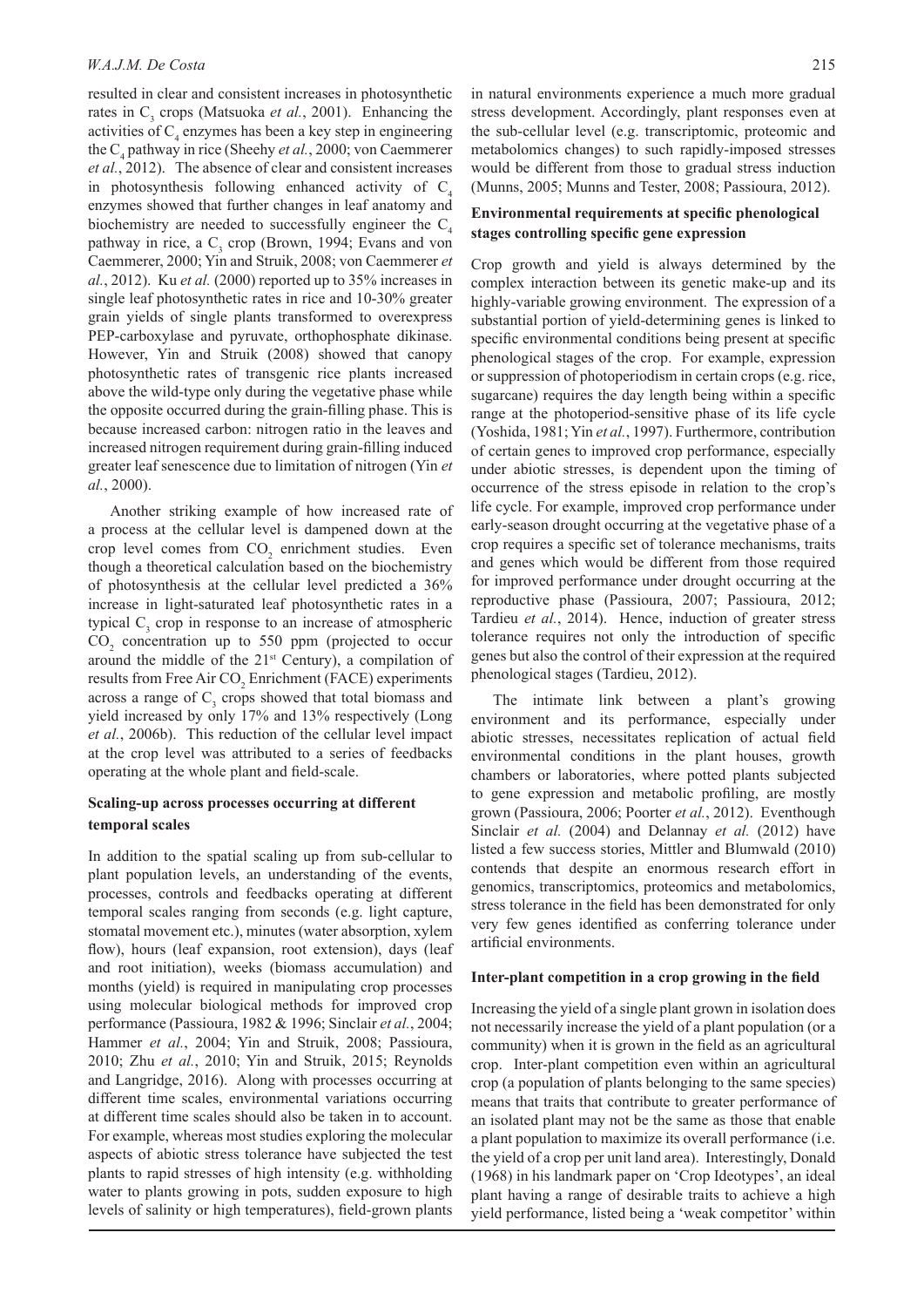its own population as one such trait. While a plant with a weak competitive ability in a natural plant community would perform poorly, a population of weak competitors in a managed environment of an agricultural crop would help maximize the overall performance by allowing its neighbours access to adequate resources. For example, the ability to use water conservatively in a water-limited situation by having traits such as sensitive stomata which close earlier during a stress episode may be useful for a plant growing isolation. However, in a plant population, the same trait would leave the conserved water either for the use of competing neighbouring plants or leave it unused in the soil profile until the end of the season, thereby losing the opportunity to produce more yield (Passioura, 1982). Therefore, ability to maintain a higher (rather than lower) stomatal conductance during episodes of water stress is often associated with superior yield performance under drought (Araus *et al.*, 2002; Blum, 2005; Blum, 2009; Tardieu, 2012).

In parallel to the inter-plant competition in a plant population, even within a single plant, competition for assimilates and acquired nutrients (e.g. nitrogen) occurs between different organs and processes. Accordingly, both inter- and intra-plant competition would mean that the impacts on crop yield of genetic transformations at the sub-cellular levels are likely to be dampened down, at the whole plant and plant population levels.

# **DISSECTION OF CROP YIELD IN TO YIELD COMPONENTS: AN APPROACH BASED ON AN UNDERSTANDING OF YIELD COMPONENTS**

In view of the complex nature of crop yield and the interacting network of processes that determine it, an understanding of the basic physiological principles of crop yield determination could better harness the vast potential of functional genomics towards improving the potential yield and stress tolerance of agricultural crops in the field (De Costa, 2004). Yield components can be given in terms of a few simple equations as following:

Yield per unit land area = Number of plants per unit land area  $\times$  No. of harvestable organs initiated per plant  $\times$  Fraction of initiated harvestable organs developed and filled  $\times$  Mean weight of a filled harvestable organ

When harvestable organs (e.g. grains) are aggregated in to special structures such as panicles (in rice), ears (wheat), cobs (maize) or pods (soy bean), the second yield component can be further divided as:

No. of harvestable organs initiated per plant = No. of aggregate structures per plant  $\times$  No. of harvestable organs initiated per aggregate structure

------ (2)

------- (1)

Equations 1 and 2 show that any yield improvement to be brought about by genetic modification or transformation at the sub-cellular level has to occur via improvement of atleast one of the listed yield components.Employing this

rationale when collecting information on the functioning of sequenced genes could improve the efficiency of efforts to bring about yield improvement via genetic transformation. This requires linking of information on functional genomics to specific mechanisms and pathways which contribute to increasing one or more yield components.

When attempting to bring about yield improvement in resource-limited and/or stressed environments, simple relationships which dissect crop yield into mechanistic components (instead of morphological components as shown in eqs. 1 and 2) would bring about greater focus in to efforts at increasing yield performance under resourcelimited conditions (i.e*.* stress tolerance).

Yield per unit land area = Amount of limiting resource (i.e. water) captured by the crop per unit land area  $\times$ Amount of biomass produced per unit of limiting resource used  $\times$  Fraction of biomass partitioned to the harvestable organs

------- (3)

Accordingly, crop yield in a water-limited situation, which is happening with increasing frequency in many parts of the world, can be given as:

Water-limited yield per unit land area = Crop water use (i.e. evapotranspiration) per unit land area  $\times$  Water use efficiency (i.e. biomass per unit of water used)  $\times$  Harvest index

 $--- (4)$ 

When attempting to improve drought tolerance *(i.e.*) yield in a water-limited situation) via molecular methods, it is worth noting that drought tolerance in an agricultural crop (as opposed to drought survival in a natural plant species) can only be improved by increasing at least one of the three yield components in eq. 4. Therefore, any successful intervention at the genomic level should target a cellular process which has a direct mechanistic link to an increase in one of the three components when a given crop is experiencing a drought (Ludlow and Muchow, 1990).

Accordingly, a rationale based on a physiological/ mechanistic framework as shown above should be employed in sifting through the large volume of information that is being generated not only on the genes, but also on the proteins (generated in Proteomics) and metabolites (Metabolomics) synthesized via metabolic pathways controlled by the identified genes. Such an approach is more likely to lead to identification of key genes and control pathways having direct influences on the determination of yield components, either morphological (eqs. 1 & 2) or mechanistic (eqs.  $3 \& 4$ ), and bring about yield increases of crops in the field. Use of Plant/Crop Systems Biology to construct models of plant/crop functioning by integrating the vast amount of information available from functional genomics, proteomics and metabolomics could help link the sub-cellular and cellular information with the required plant/crop traits to achieve yield increases in the field. In parallel to Plant Systems Biology, use of Crop Simulation Modelling to simulate field performance of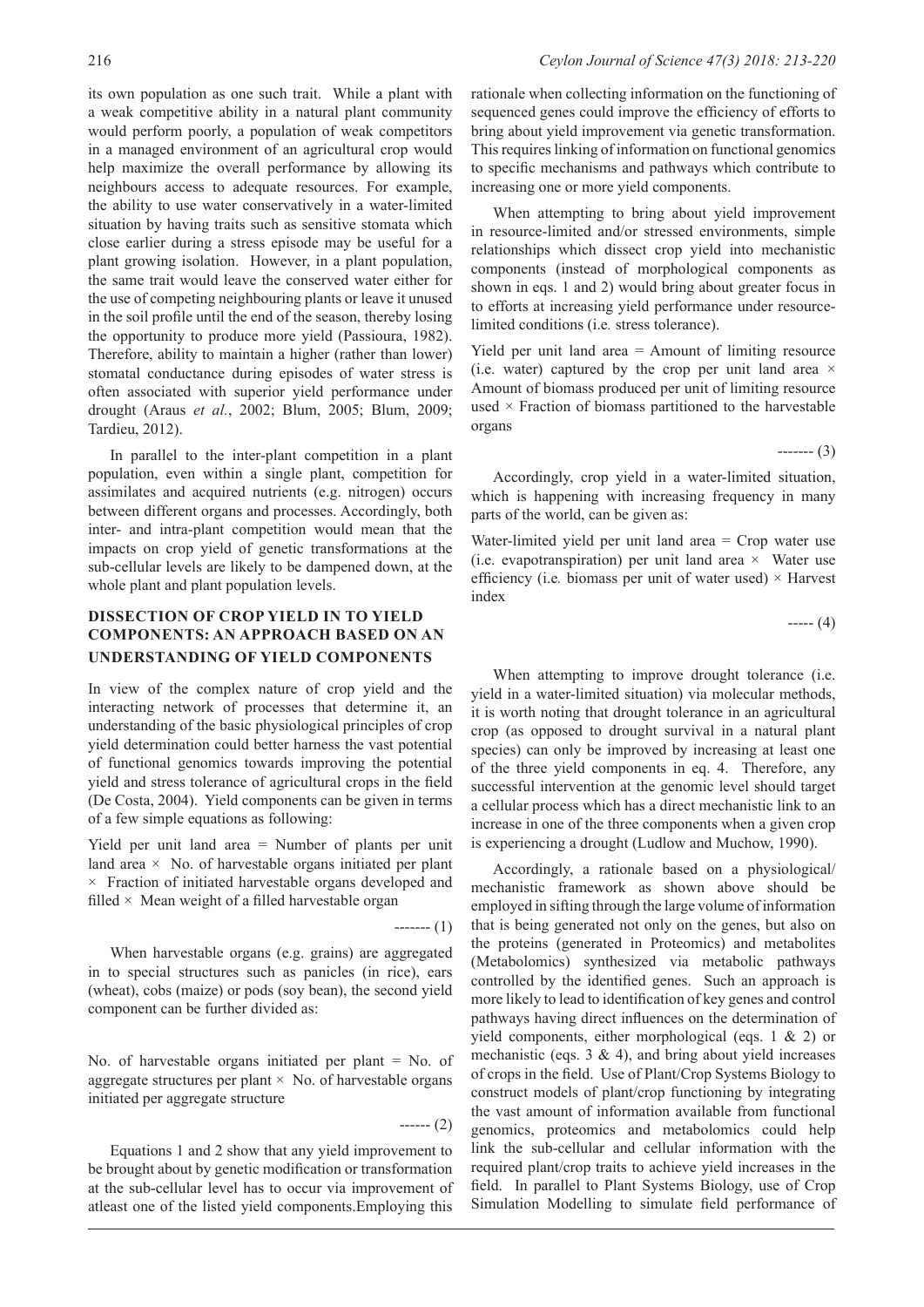plant populations (crops) could identify processes and factors which limit crop yields in different environments and management regimes (Boote *et al.*, 2001). This could provide a crucial link between molecular biological work and practical plant breeding bybringing in to focus processes and pathways towards which molecular work should be directed (Hammer *et al.*, 2002; Yin *et al.*, 2018). Recent improvements in Crop Simulation Modelling such as incorporation of 'Whole Genome Prediction' has expanded the potential for identification of desirable plant traits for higher-yielding new genotypes while taking in to account genotype x environment x management interactions and allows more efficient linking of genomics, crop physiology and plant breeding across different levels of plant organization (Messina *et al*., 2018).

Even when such a rational approach grounded in mechanistic pathways of crop growth and yield formation is employed in molecular biological work aimed at raising crop yields, potential complications abound. There can be negative feedbacks among the yields components listed in eqs.  $1 - 4$ . For example, even when genetic modification enables successful increase of a yield component, it may not necessarily increase the yield because of compensatory mechanisms, which are often reported, between yield components. For example, increasing the number of aggregate structures (e.g. panicles) per unit land area could lead to decreased numbers of harvestable organs (e.g. grains) per aggregate structure. Similarly, number of harvestable organs could be negatively correlated to the fraction of filled organs and/or the mean individual organ weight. Specifically, cereals and grain legumes, increased grain number per panicle or pod is often associated with decreased weight of an individual grain (Donald and Hamblin, 1976). Yin and Struik (2008) provide several specific examples from rice and wheat where genomic interventions successfully raising a yield component, but being unlikely to increase the yield because of failure to explore the negative correlations with other yield components. In citing these examples, Yin and Struik (2008) emphasizes the need for functional genomics to be linked to crop physiology for better utilization of its techniques to achieve yield improvement in crops. Furthermore, higher seed growth rates can be correlated with lower durations for seed growth. This can happen, especially in grain legumes where the high demand for nitrogen from the seeds leads to re-translocation leaf nitrogen via breakdown of Rubisco causing accelerated leaf senescence and curtailed crop duration (Sinclair and de Wit, 1975).

Among the mechanistic yield components, greater water use efficiency (WUE) could be correlated with lower total water use and/or lower harvest index and lower yield (Araus *et al.*, 2002; Blum, 2005; Tambussi *et al.*, 2007; Blum, 2009). Leaf carbon isotope discrimination  $(\Delta)$ , which has been proposed as a leaf-level surrogate to select gentoypes/breeding lines with greater WUE (Farquhar and Richards, 1984; Farquhar *et al.*, 1989), provides another example of feedbacks and trade-offs when leaf-level processes are scaled-up to the crop level. Based on theoretical analysis of the discrimination against the naturally-occurring heavier  $^{13}C$  isotope in  $CO_2$  during its absorption and subsequent use in the Calvin cycle, Farquhar and Richards (1984) predicted  $\Delta$  to be negativelycorrelated with WUE and therefore yield (according to eq. 4). However, actual field-testing showed both the expected negative correlation (Wright *et al.*, 1994; Rebetzke *et al.*, 2002) and an unexpected positive correlation (Condon *et al.*, 1987; Hall *et al.*, 1994; Condon *et al.*, 2004) while Seibt *et al.* (2008) discusses possible complicating factors during up-scaling across spatial and temporal scales. Blum (2009) provides a strong argument, with supporting experimental evidence, for a negative correlation between total water use and WUE in eq. 4, which highlights that achievement of higher yields in water-limited environments (i.e. drought tolerance) requires mechanisms that allow plants to increase, rather than restrict, the use of available water (i.e. a 'water-spending' rather than a 'water-conserving' strategy).

#### **CONCLUDING REMARKS**

Negative feedbacks and trade-offs when plant processes are scaled-up from sub-cellular to plant population/ community levels and their interactions with variations in the growing environment highlight the extremely-complex and highly-regulated nature of the metabolic pathways that determine crop yields. An appreciation and an understanding of this complexity will help focus molecular biological work to increase its contribution towards plant breeding efforts to raise crop yields (Mittler and Blumwald, 2010; Langridge and Fleury, 2011). A multi-disciplinary approach with better collaboration between molecular biologists, plant/crop physiologists, systems analysts, experts in bioinformatics, agronomists and plant breeders, instead of each group working in isolation as it frequently happens, is needed to bring an adequate return (in terms of increased food production and reduced hunger and poverty, especially in rural, low-income populations) to the substantial investment of public funds in to research in these disciplines.

#### **REFERENCES**

- Allard, R. W. (1999). *Principles of plant breeding*. *2nd Edition*. John Wiley & Sons.
- Araus, J.L. and Cairns, J.E. (2014). Field high-throughput phenotyping: the new crop breeding frontier. *Trends in Plant Science* **19**: 52-61.
- Araus, J.L., Slafer, G.A., Reynolds, M.P. and Royo, C. (2002). Plant breeding and drought in  $C_3$  cereals: what should we breed for? *Annals of Botany* **89**: 925-940.
- Beddington, J., Asaduzzaman, M., Clark, M., Fernandez, A., Guillou, M., Jahn, M., Erda, L.,Mamo, T., Van Bo, N., Nobre, C.A., Scholes, R., Sharma, R. and Wakhungu, J. (2012). *Achieving food security in the face of climate change: Final report from the Commission on Sustainable Agriculture and Climate Change.* CGIAR Research Program on Climate Change, Agriculture and Food Security (CCAFS)*.* Copenhagen, Denmark. Available online at: www.ccafs.cgiar.org/commission.
- Blum, A. (2005). Drought resistance, water-use efficiency, and yield potential—are they compatible, dissonant, or mutually exclusive?. *Australian Journal of Agricultural*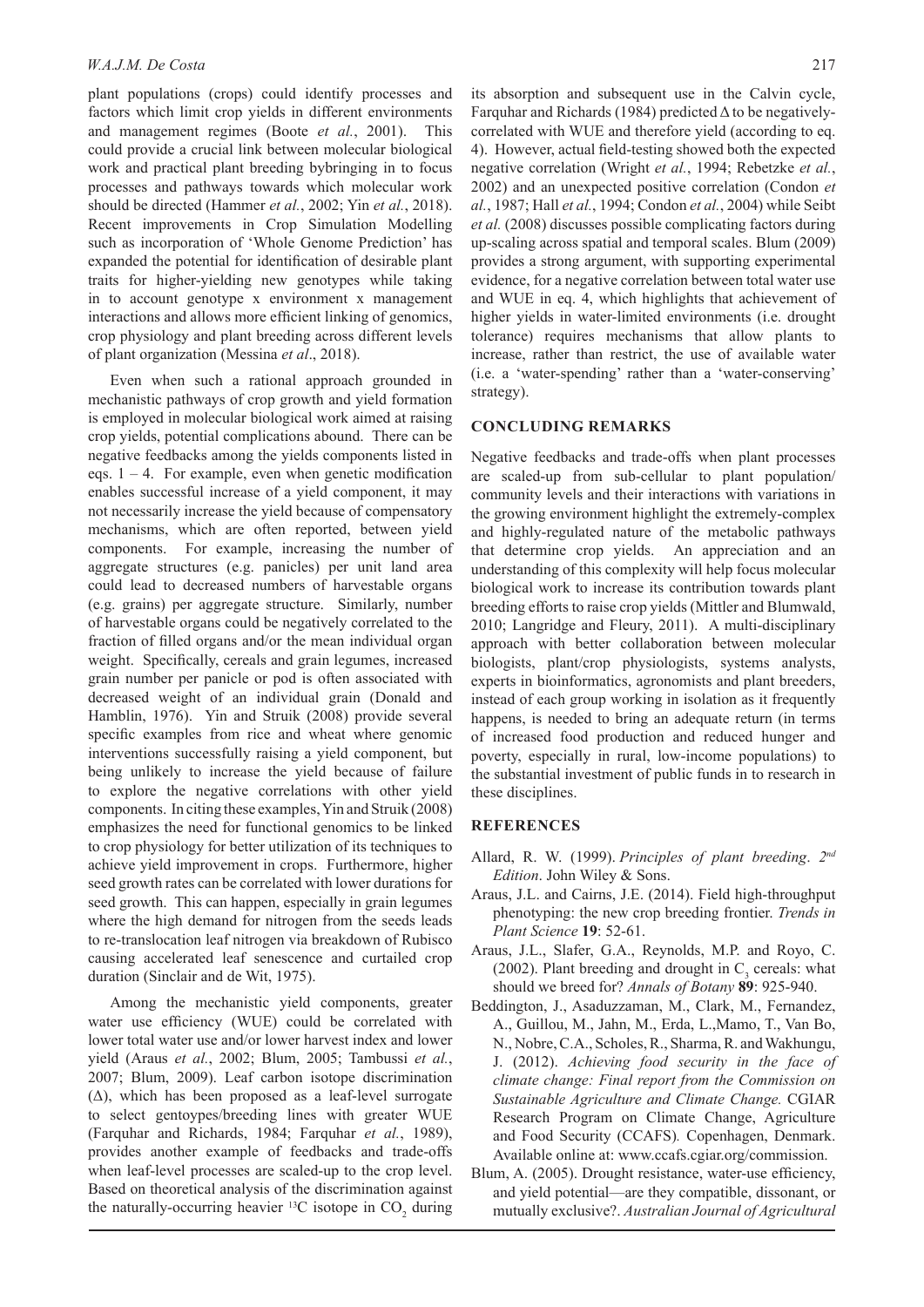*Research* **56**: 1159-1168.

- Blum, A. (2009). Effective use of water (EUW) and not water-use efficiency (WUE) is the target of crop yield improvement under drought stress. *Field Crops Research* **112**: 119-123.
- Boote, K.J., Kropff, M.J. and Bindraban, P.S. (2001). Physiology and modelling of traits in crop plants: implications for genetic improvement. *Agricultural Systems* **70**: 395-420.
- Brown, R.H. (1994). *The conservative nature of crop photosynthesis and implications of carbon dioxide fixation pathways*. In: K.J. Boot, J.M. Bennett, T.R. Sinclair and G.R. Paulsen (Eds.), Physiology and Determination of Crop Yield, American Society of Agronomy, Madison, WI, Pp. 211-219.
- Cassman, K.G, Dobermann, A., Walters, D.T. and Yang, H. (2003). Meeting cereal demand while protecting natural resources and improving environmental quality. *Annual Review of Environment and Resources* **28**: 315-358.
- Collard, B.C.Y. and Mackill, D.J. (2008). Marker-assisted selection: an approach for precision plant breeding in the twenty-first century. *Philosophical Transactions of the Royal Society of London B: Biological Sciences* **363**: 557-572.
- Condon, A., Richards, R.A. and Farquhar, G.D. (1987). Carbon isotope discrimination is positively correlated with grain yield and dry matter production in fieldgrown wheat. *Crop Science* **27**: 996-1001.
- Condon, A.G., Richards R.A., Rebetzke, G.J and Farquhar, G.D. (2004). Breeding for high water-use efficiency. *Journal of Experimental Botany* **55**: 2447-2460.
- De Costa, W.A.J.M. (2000). *Principles of Crop Physiology: towards an understanding of crop yield determination and improvement*. University of Peradeniya, Peradeniya, 488.
- Delannay, X., McLaren, G. and Ribaut, J.M. (2012). Fostering molecular breeding in developing countries. *Molecular Breeding* **29**: 857-873.
- Donald, C.M. (1968). The breeding of crop ideotypes. *Euphytica* **17**: 385-403.
- Donald, C.M. and Hamblin, J. (1976). The biological yield and harvest index of cereals as agronomic and plant breeding criteria. *Advances in Agronomy* **28**: 361-405.
- Evans, J.R. and von Caemmerer, S.  $(2000)$ . *Would C<sub>4</sub> rice produce more biomass than C3 rice?* In: J.E. Sheehy, P.L. Mitchell and B. Hardy (Eds.), Redesigning Rice Photosynthesis to increase Yield,International Rice Research Institute, Los Baños /Elsevier, Amsterdam Pp. 53-71.
- Evans, L.T. (1993). *Crop Evolution, Adaptation and Yield.* Cambridge University Press, Cambridge, 500.
- Evans, L.T. (1998). *Feeding the Ten Billion: Plants and Population Growth*. Cambridge University Press, Cambridge, 251.
- Farquhar, G.D., Ehleringer, J.R. and Hubick, K.T. (1989). Carbon isotope discrimination and photosynthesis. *Annual Review of Plant Physiology and Plant Molecular Biology* **40**: 503-537.
- Farquhar, G.D. and Richards, R.A. (1984). Isotopic composition of plant carbon correlates with wateruse efficiency of wheat genotypes. *Functional Plant*

*Biology* **11**: 539-552.

- Fedoroff. N.V, Battisti, D.S, Beachy, R.N, Cooper, P.J.M, Fischhoff, D.A, Hodges, C.N, Knauf, V.C, Lobell, D, Mazur, B.J, Molden, D, Reynolds, M.P, Ronald, P.C, Rosegrant, M.W, Sanchez, P.A, Vonshak, A and Zhu, J. K. (2010). Radically rethinking agriculture for the 21st century. Science **327**(5967): 833-834.
- Fehr, W.R.(Ed.) (1987).*Principles of Cultivar Development: Theory and Technique, Vol 1*. Macmillan, New York.
- Fischer, R.A. and Edmeades, G.O. (2010). Breeding and cereal yield progress. *Crop Science* **50** (Supplement 1): S-85-S-98. doi:10.2135/cropsci2009.10.0564.
- Furbank, R.T. and Tester, M. (2011). Phenomics– technologies to relieve the phenotyping bottleneck. *Trends in Plant Science* **16**: 635-644.
- Godfray, H.C.J., Beddington, J.R., Crute, I.R., Haddad, L., Lawrence, D., Muir, J.F., Pretty, J., Robinson, S., Thomas, S.M. and Toulmin, C. (2010). Food security: the challenge of feeding 9 billion people. *Science*  **327**(5967): 812-818.
- Gu, J., Yin, X., Zhang, C., Wang, H. and Struik, P.C. (2014). Linking ecophysiological modelling with quantitative genetics to support marker-assisted crop design for improved yields of rice (*Oryzasativa*) under drought stress. *Annals of Botany* **114**: 499-511.
- Hall A.E., Richards R.A., Condon A.G., Wright G.C. and Farquhar G.D. (1994). Carbon isotope discrimination and plant breeding. *Plant Breeding Reviews* **12**: 81-113.
- Hammer, G.L., Kropff, M.J., Sinclair, T.R. and Porter, J.R. (2002). Future contributions of crop modelling - from heuristics and supporting decision making to understanding genetic regulation and aiding crop improvement. *European Journal of Agronomy* **18**: 15- 31.
- Hammer, G.L., Sinclair, T.R., Chapman, S.C. and van Oosterom, E. (2004). On systems thinking, systems biology, and the in silico plant. *Plant Physiology* **134**: 909-911.
- Hessor, L. (2009). The Man who fed the World. Durban House, Dallas, Texas, **259**.
- Khush, G.S. (1995). Breaking the yield frontier of rice. *GeoJournal* **35**: 329-332.
- Ku, M.S.B., Cho, D., Ranade, U., Hsu, T-P., Cho, D., Li, X., Jiao, D.-M., Ehleringer, J., Miyao, M. and Matsuoka, M. (2000).*Photosynthetic performance of transgenic rice plants overexpressing maize C4 photosynthesis enzymes*. In: J.E. Sheehy, P.L. Mitchell and B. Hardy (Eds.), Redesigning Rice Photosynthesis to increase Yield.International Rice Research Institute, Los Baños /Elsevier, Amsterdam, Pp. 193-204.
- Langridge, P. and Fleury, D. (2011). Making the most of 'omics' for crop breeding. *Trends in Biotechnology* **29**: 33-40.
- Lobell, D.B., Cassman, K.G. and Field, C.B. (2009). Crop yield gaps: their importance, magnitudes, and causes. *Annual Review of Environment and Resources* **34**: 179- 204.
- Long, S.P., Ainsworth, E.A., Leakey, A.D., Nösberger J. and Ort D.R. (2006b). Food for thought: lowerthan-expected crop yield stimulation with rising CO2 concentrations. *Science* **312**(5782): 1918-1921.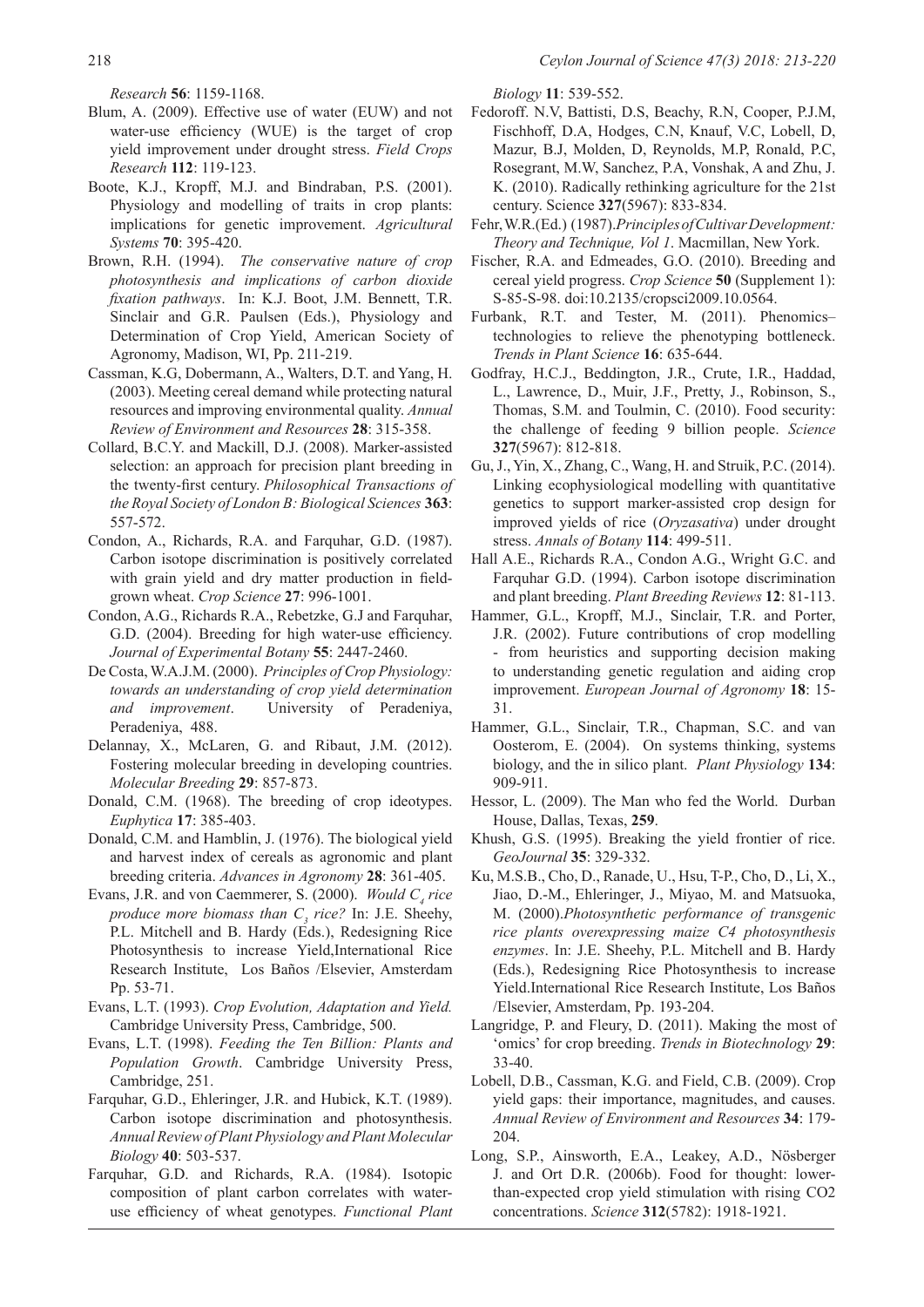- Long, S.P., Zhu, X-G, Naidu, S.L. and Ort, D.R. (2006a). Can improvement in photosynthesis increase crop yields? *Plant, Cell and Environment* **29**: 315-330.
- Ludlow, M.M. and Muchow, R.C. (1990). A critical evaluation of traits for improving crop yields in waterlimited environments. *Advances in Agronomy* **43**: 107- 153.
- Matsuoka, M., Furbank, R.T., Fukayama, H. and Miyao, M. (2001). Molecular engineering of  $C_4$  photosynthesis. *Annual Review of Plant Biology* **52**: 297-314.
- Matsuoka, M., Fukayama, H., Tsuchida, H., Nomura, M., Agarie, S., Ku, M. S. B., and Miyao, M. (2000). *How to express some C4 photosynthesis genes at high levels in rice*. In: J.E. Sheehy, P.L. Mitchell and B. Hardy (Eds.), Redesigning Rice Photosynthesis to increase *Yield,*International Rice Research Institute, Los Baños /Elsevier, Amsterdam, Pp. 167-175.
- McCouch, S., Baute, G.J., Bradeen, J., Bramel, P., Bretting, P.K., Buckler, E., Burke, J.M., Charest, D., Cloutier, S., Cole, G. and Dempewolf, H. (2013). Agriculture: feeding the future. *Nature* **499** (7456): 23.
- Messina, C.D., Technow, F., Tang, T., Totir, R.L., Gho, C. and Cooper, M. (2018). *Leveraging biological insight and environmental variation to improve phenotypic prediction: Integrating crop growth models (CGM) with whole genome prediction (WGP)*. European Journal of Agronomy (In Press). doi.org/10.1016/j. eja.2018.01.007
- Minorsky, P.V. (2003). Achieving the in silico plant: systems biology and the future of plant biological research. *Plant Physiology* **132**: 417-419.
- Mittler, R. and Blumwald, E. (2010). Genetic engineering for modern agriculture: challenges and perspectives. *Annual Review of Plant Biology* **61**: 443-462.
- Moose, S.P. and Mumm, R.H. (2008). Molecular plant breeding as the foundation for  $21<sup>st</sup>$  century crop improvement. *Plant Physiology* **147**: 969-977.
- Munns, R. (2005). Genes and salt tolerance: bringing them together. *New phytologist* **167**: 645-663.
- Munns, R. and Tester, M. (2008). Mechanisms of salinity tolerance. *Annual Review of Plant Biology* **59**: 651-681.
- Passioura, J.B. (1982). *Water in the soil-plant-atmosphere continuum*. In: O. L. Lange, P. S. Nobel, C. B. Osmond and H. Ziegler (Eds.), Physiological Plant Ecology II: Water Relations and Carbon Assimilation*,* Springer, Berlin, Heidelberg, Pp. 5-33.
- Passioura, J.B. (1996). Drought and drought tolerance. *Plant Growth Regulation* **20**: 79-83.
- Passioura, J.B. (2006). The perils of pot experiments. *Functional Plant Biology* **33**: 1075-1079.
- Passioura, J. (2007). The drought environment: physical, biological and agricultural perspectives. *Journal of Experimental Botany* **58**: 113-117.
- Passioura, J.B. (2010). Scaling up: the essence of effective agricultural research. *Functional Plant Biology* **37**: 585-591.
- Passioura, J.B. (2012). Phenotyping for drought tolerance in grain crops: when is it useful to breeders? *Functional Plant Biology* **39:** 851-859.
- Peng, S., Khush, G.S., Virk, P., Tang, Q. and Zou, Y. (2008). Progress in ideotype breeding to increase rice

yield potential. *Field Crops Research* **108**: 32-38.

- Poorter, H., Bühler, J., van Dusschoten, D., Climent, J. and Postma, J.A. (2012). Pot size matters: a meta-analysis of the effects of rooting volume on plant growth. *Functional Plant Biology* **39**: 839-850.
- Rebetzke, G.J., Condon, A.G., Richards, R.A. and Farquhar, G.D. (2002). Selection for reduced carbon isotope discrimination increases aerial biomass and grain yield of rainfed bread wheat. *Crop Science* **42**: 739-745.
- Reynolds, M. and Langridge, P. (2016). Physiological breeding. *Current Opinion in Plant Biology* **31**: 162- 171.
- Seibt, U., Rajabi, A., Griffiths, H. and Berry, J.A. (2008). Carbon isotopes and water use efficiency: sense and sensitivity. *Oecologia* **155**: 441-454.
- Sheehy, J.E., Mitchell, P.L. and Hardy, B. (Eds.) (2000). *Redesigning Rice Photosynthesis to increase Yield.* International Rice Research Institute, Los Baños / Elsevier, Amsterdam.
- Sinclair, T.R. and de Wit, C.T. (1975). Photosynthate and nitrogen requirements for seed production by various crops. *Science* **189**(4202): 565-567.
- Sinclair, T.R., Purcell, L.C. and Sneller, C.H. (2004). Crop transformation and the challenge to increase yield potential. *Trends in Plant Science* **9**: 70-75.
- Tambussi, E.A., Bort, J. and Araus, J.L. (2007). Water use efficiency in  $C_3$  cereals under Mediterranean conditions: a review of physiological aspects. *Annals of Applied Biology* **150**: 307-321.
- Tardieu, F. (2012). Any trait or trait-related allele can confer drought tolerance: just design the right drought scenario. *Journal of Experimental Botany* **63**: 25-31.
- Tardieu, F., Parent, B., Caldeira, C.F. and Welcker, C. (2014). Genetic and physiological controls of growth under water deficit. *Plant Physiology* **164**: 1628-1635.
- Tester, M. and Langridge, P. (2010). Breeding technologies to increase crop production in a changing world. *Science* **327**(5967): 818-822.
- The Royal Society (2009). *Reaping the Benefits: Science and the Sustainable Intensification of Global Agriculture*. The Royal Society, London 72.
- VonCaemmerer, S., Quick, W.P., andFurbank, R.T. (2012). The development of C4 rice: current progress and future challenges. *Science* **336**(6089): 1671-1672.
- Wheeler, T., and von Braun, J. (2013). Climate change impacts on global food security. *Science* **341**(6145): 508-513.
- Wright, G.C., Rao, R.C. and Farquhar, G.D. (1994). Wateruse efficiency and carbon isotope discrimination in peanut under water deficit conditions. *Crop Science* **34**: 92-97.
- Yin, X., Kropff, M.J. and Ynalvez, M.A. (1997). Photoperiodically sensitive and insensitive phases of preflowering development in rice. *Crop Science* **37**: 182-190.
- Yin, X., Schapendonk, A.H., Kropff, M.J., van Oijen, M., and Bindraban, P.S. (2000). A generic equation for nitrogen-limited leaf area index and its application in crop growth models for predicting leaf senescence. *Annals of Botany* **85**: 579-585.
- Yin, X. and Struik, P.C. (2008). Applying modelling